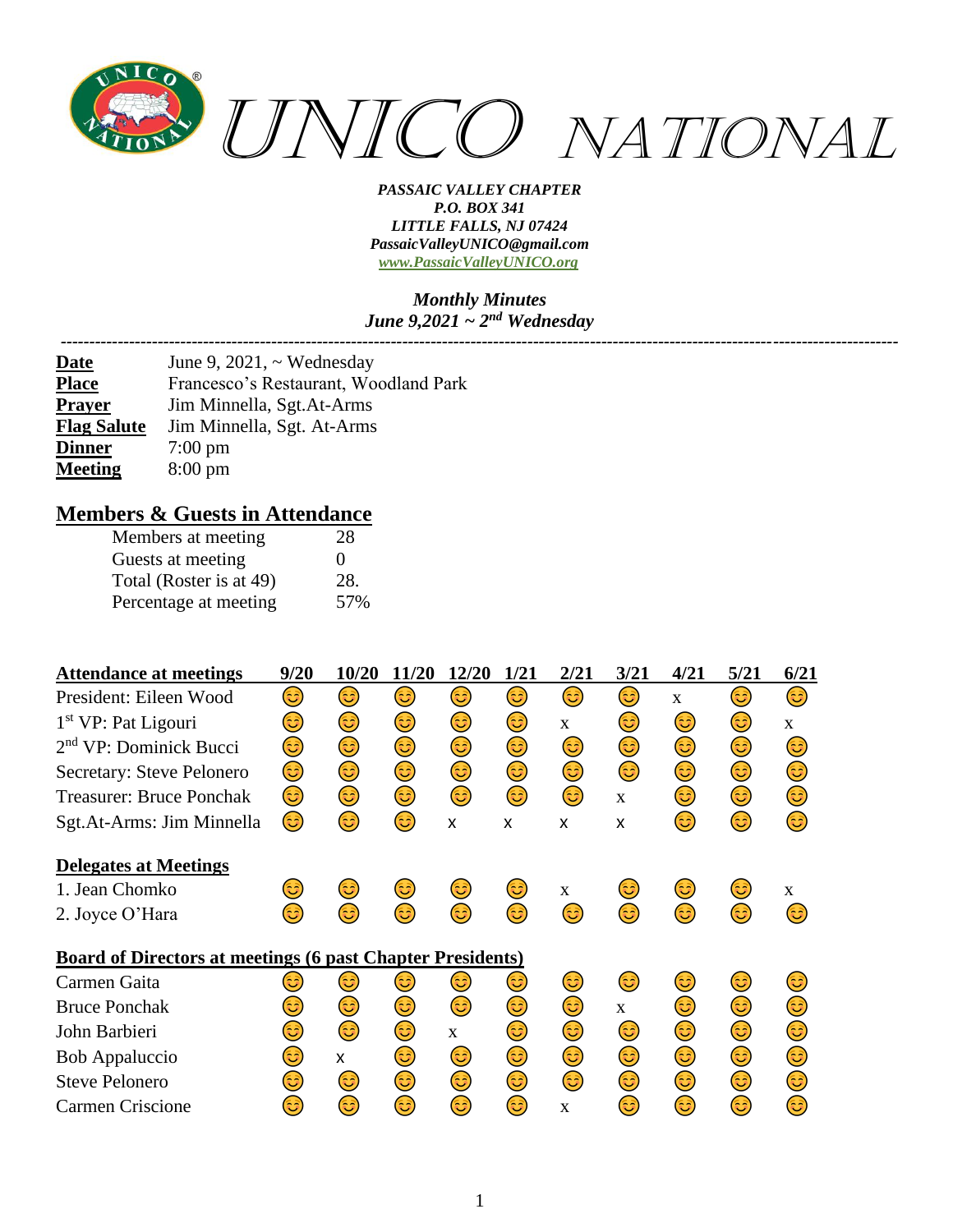

*Monthly Minutes June 9,2021 ~ 2nd Wednesday*

| <b>Past Chapter Presidents in attendance at meetings</b> |      |       |      |       |             |      |      |      |      |      |
|----------------------------------------------------------|------|-------|------|-------|-------------|------|------|------|------|------|
|                                                          | 9/20 | 10/20 | 1/20 | 12/20 | <b>1/21</b> | 2/21 | 3/21 | 4/21 | 5/21 | 6/21 |
| Joe Agresti PNP                                          | x    | x     | 3)   | X     | X           | X    | X    | 3    | 3)   | 3)   |
| <b>Bob Appaluccio</b>                                    | ಡ    | X     | 3)   | 3)    | 3)          | 3)   | 3)   | 3)   | 3)   | 3)   |
| John Barbieri                                            | 3    | 3)    | 3)   | X     | 3)          | 3)   | 3)   | 6    | 6    | 3)   |
| Sal Benvenuti                                            | ಡಿ   | 3)    | 3)   | 3)    | 3)          | 6    | 3    | 6    | X    | 63)  |
| <b>Carmen Criscione</b>                                  | ಡಿ   | 3)    | 3    | ٢     | 3           | X    | 3    | 6    | 3    | 3    |
| John Morano                                              | ಟ    | 3)    | 3)   | 3)    | 3           | 3    | 3    | (ئ   | 3    | 3    |
| <b>Steve Pelonero</b>                                    | 3    | ٢     | 3    | ٤     | 3           | 3    | 3    | (ئ   | 3    | 3    |
| <b>Bruce Ponchak</b>                                     | ಡಿ   | 3)    | 3)   | 6     | 3           | 3    | X    | 6    | 3    | 6    |
| <b>Chuck Russo</b>                                       | ದಿ   | 3     | 3    | X     | 63          | 3    | 3    | (ئَ  | 6    | 3    |
| Angelo Verrone                                           | X    | ತಿ    | 3    | 3)    | X           | ಡಿ   | 6    | X    | 6    | 3    |

# **Opening Remarks**

## • **President Eileen Wood:**

- Eileen welcomed everyone to last meeting of our UNICO year (July through June). Eileen also wished a Happy Father's Day to all the dads in the room.
- Eileen also noted that the chapter was still in need of a secretary. Someone hopefully stands up to our motto of Service Above Self.
- **1 st VP Pat Ligouri:**
	- Not present due to a sump pump failure in the house. Pat sends his regards and is looking forward to seeing everyone at the Scholarship Dinner on Wednesday, June  $16^{\text{th}}$ .
- **2 nd VP Dominick Bucci:**
	- Dominick welcomed everyone and also wished everyone a Happy Father's Day. He also said that he was looking forward to seeing everyone at the Scholarship Dinner.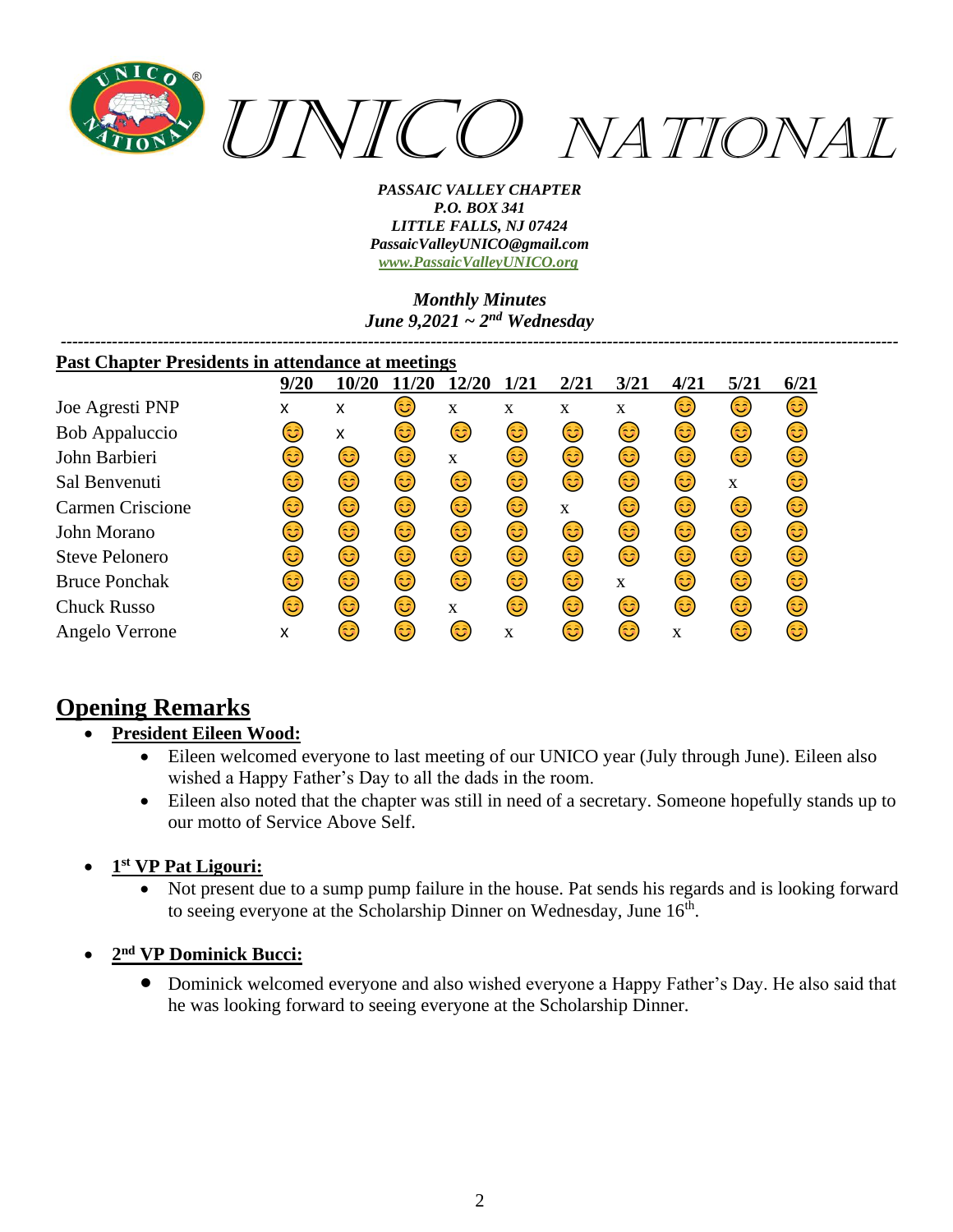

*Monthly Minutes June 9,2021 ~ 2nd Wednesday*

*---------------------------------------------------------------------------------------------------------------------------------------------------*

## **Secretary Minutes**

Secretary: Steve Pelonero

- Steve reported that the minutes were emailed to all chapter members as well as being on our chapter website.
- Motion to accept by:
	- $1^{\rm st}$ Jim Minnella
	- $2<sub>nd</sub>$ Joe Barone
	- All were in favor.

## **Treasurer Report**

Treasurer: Bruce Ponchak

Bruce emailed the minutes to all chapter members.

- Motion to accept by:
	- $1<sup>st</sup>$ Joyce O'Hara
	- $2<sub>nd</sub>$ Sal Benvenuti
	- All were in favor.

# **Chapter Budget**

• No report.

## **Bills and Communications**

- o Eileen reported that we received two thank you letters from two of our scholarship recipients.
- o Thank you notes were received from: The 1st Reformed Church and The United Methodist Church for our dations to their food pantries.
- o We still have more UNICO Foundation Raffle Tickets @ \$20 each if anyone is interested.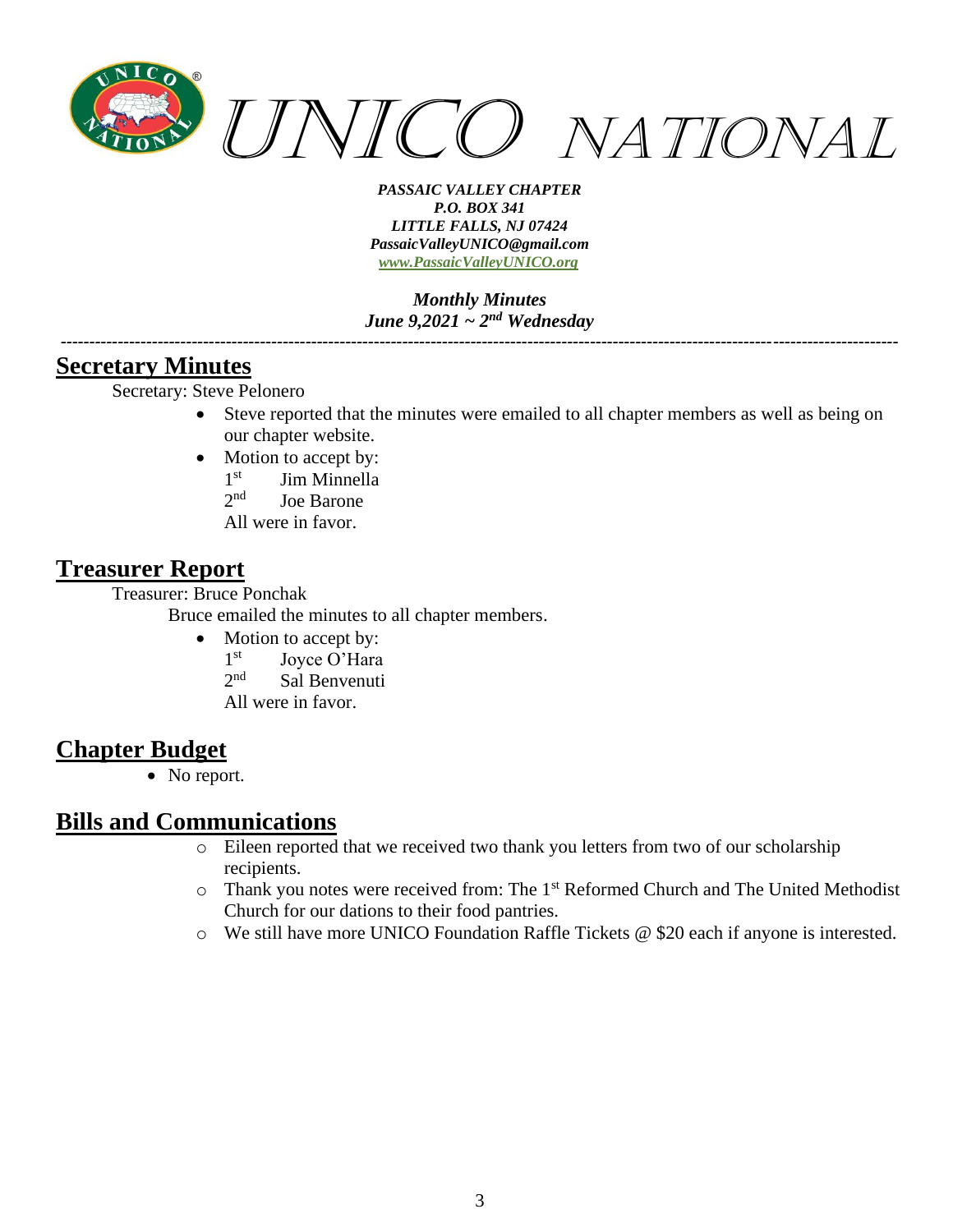

*Monthly Minutes June 9,2021 ~ 2nd Wednesday*

*---------------------------------------------------------------------------------------------------------------------------------------------------*

## **Fundraising Committees**

- **Holiday Cheer: Bob Appaluccio**
	- No report.
- **Food Pantry: Roni Corrado**
	- Roni reported via a typed report that with the monies collected at the April Community Service Day, we were able to provide \$225 in gift certificates to EACH of the food panties of: First Reformed Church of Little Falls, Passaic County Veterans Military Assistance Program, and St. Joseph Home for the Elderly in Totowa.
	- o Roni sends a thousand thanks to the members for sustaining this endeavor.

### • **Overseas Soldier Program: Roni Corrado**

• Roni reported via a typed report that a package was sent to Anthony Penque in May. In her absence at this June meeting, Joe Benvenuti said that he would collect any goodies or cash that members want to donate. Another package will be put together to go out to him immediately.

#### • **Golf Outing: Joe Barone**

- Joe Barone reported that as of 06-09-2021 we have 18 teams with 69 players.
- Of the 69 players, only 31 have paid .
- We currently have 42 sponsors totaling \$4697.50.
- There will be a continental Breakfast starting at 9 am.
- Everyone will receive two drink tickets to be used on the course from the drink cart.
- Golf is with a 10 am Shotgun Best Ball format.
- Dinner is at the Brownstone at 4 pm.
- We are always and still looking for small price dinner giveaways.

#### • **Community Service Day: Pat Liguori**

• No report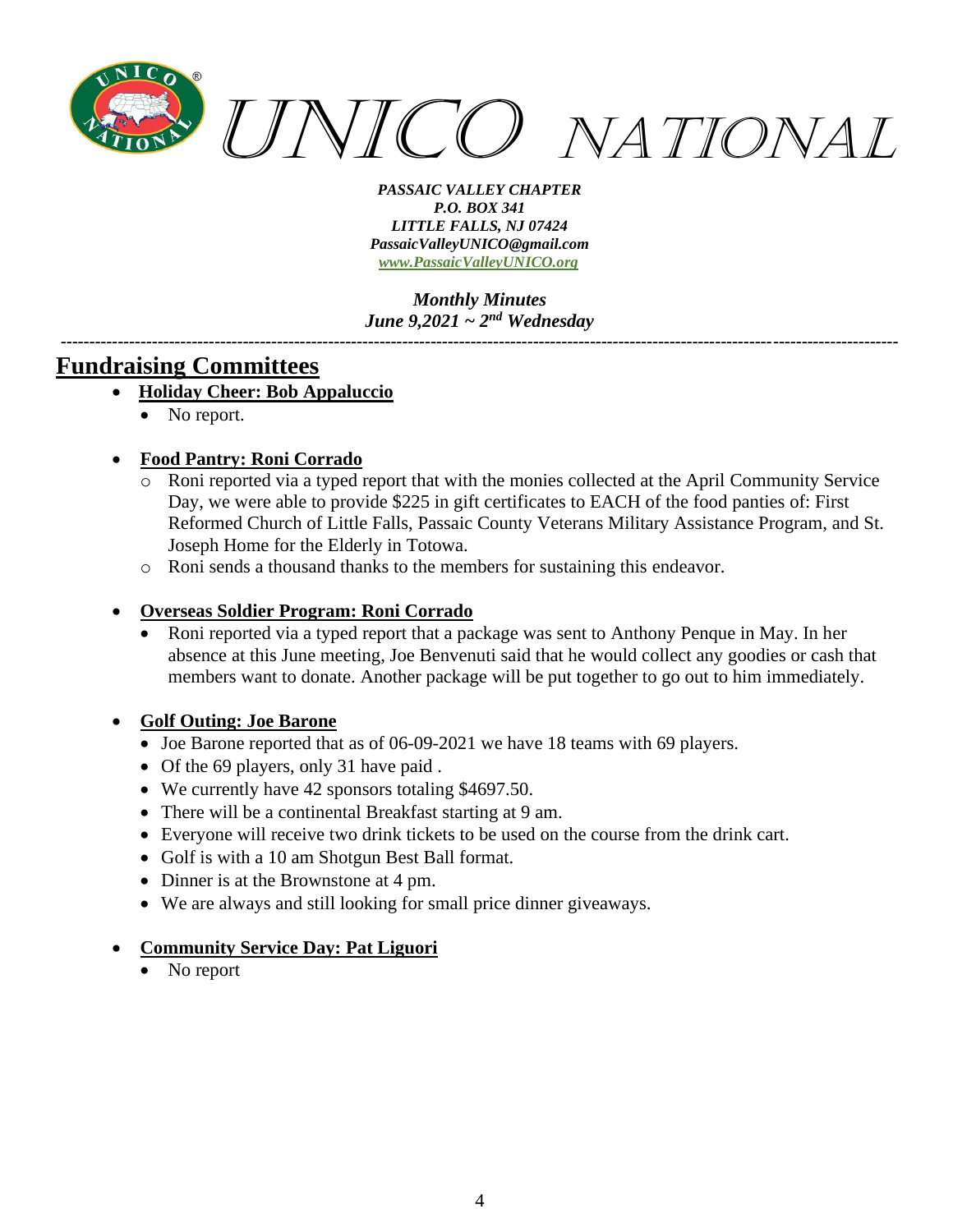

*Monthly Minutes June 9,2021 ~ 2nd Wednesday*

*---------------------------------------------------------------------------------------------------------------------------------------------------*

# **Non-Fundraising Committees**

## • **Scholarship: Carmen Gaita**

- Carmen Gaita was happy to say that we will be giving out 7 scholarship this year as well as the 2 Brian Piccolo awards. We have over 80 people attending the awards dinner on Wednesday, June 16<sup>th</sup> at 7 pm at the Barnyard in Totowa. Cost is \$30 for a member and \$40 for a non-member.
- Carmen thanked his committee: Joe Benvenuti, Joe Agresti, Chuck Russo, Angelo Verrone and pat Liguori for their hard work and time these past few months.
- Carmen also thanked the members for supporting the raffle along with the donations, especially to Chuck Russo and Tony Orlando. Our winner won \$1,850 which the winning ticket was drawn at Joe Benvenuti's house by a non-member.
- Our officer installation will also be taking place that evening.
- Our UNICO National president Dr. Frank DeFrank is planning to attend.

### • **Italian Heritage: Angelo Verrone**

- Angelo reported that he is looking into a heritage event with PV High School
- Steve Pelonero reported again that the Little Falls Council has asked us if there was interest in an Italian Flag Raising. Steve urged that for it to be successful that we should have as many of our members there to support it for possible future years as well. More information hopefully at the September meeting

### • **Italian Studies: Joe Agresti PNP**

No report.

## • **Good and Welfare: Sal Nocella**

• No issues, hence, no report

### • **Membership: John Barbieri**

• John reported that we are at 48 members. John wished a happy birthday to our June birthday members.

Our average age is 72. It is 68 with our 7 youth members.

### • **Newsletter & Website: Steve Pelonero**

- Steve reported that all was up to date on both the website and newsletter.
- All minutes and newsletters are on the website as well.
- Our website is at 86,603 as of June 9 (meeting day), which is up 90 visits from the May meeting.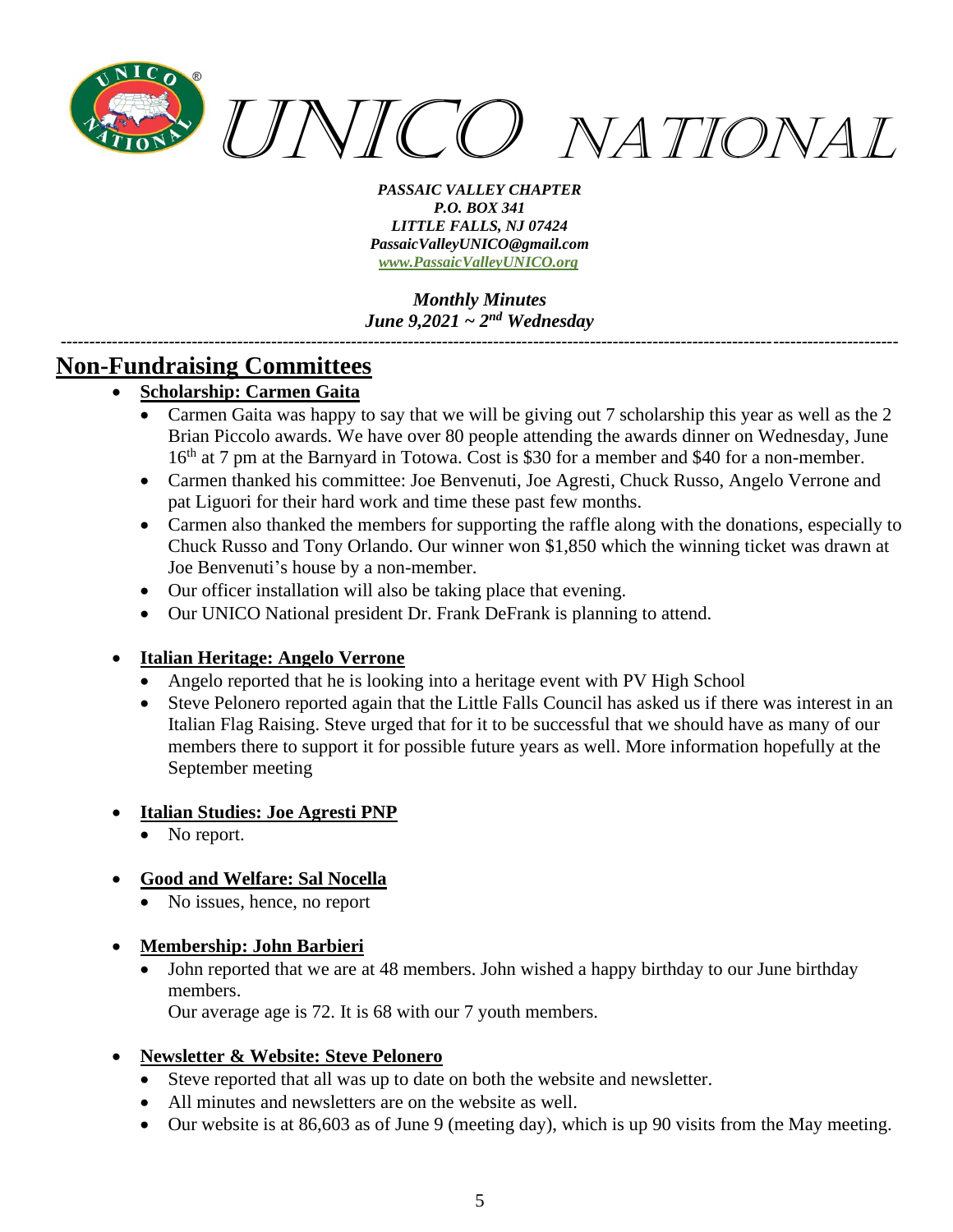

*Monthly Minutes June 9,2021 ~ 2nd Wednesday*

*---------------------------------------------------------------------------------------------------------------------------------------------------*

# **District and National Events**

- **District News**
	- o Joe Agresti reported that our NJ District IV is still looking into doing their Christmas Dinner Fundraiser for our Special Friends.
	- o Joe also reported that the Passaic-Clifton Chapter is looking into a District bus ride in December to Mulberry Street in NYC, which would then go to Bryant Park rather than to the Rockefeller Center Christmas Tree
- **National News**
	- o Joe Agresti reported that he is still taking ad journal pages to help support the cost of the convention.
	- o Steve said that the Bocce/Cigar Fundraiser went well. It was hosted by NJ District XI and that only 2 members from our chapter showed up. Our chapter did however support it with a \$200 donation.
	- $\circ$  Steve reported that our dues billing (1/2 of our members) is due by July 1. Bruce said that it was already sent in.
	- o Eileen Wood said that she filled out and sent in the chapter election form which shows our officers and chapter information.

## **Old Business**

• No old business

# **New Business**

- Eileen Wood again reported that we are still in need of a member to step up and volunteer as our chapter secretary.
- It was brought up that our chapter will be celebrating its  $50<sup>th</sup>$  year of Service Above Self. A committee will be formed to discuss.
- Steve Pelonero reported that dues are now due and that we in turn will pay UNICO national on July  $1<sup>st</sup>$  ... 15 members have paid so far.